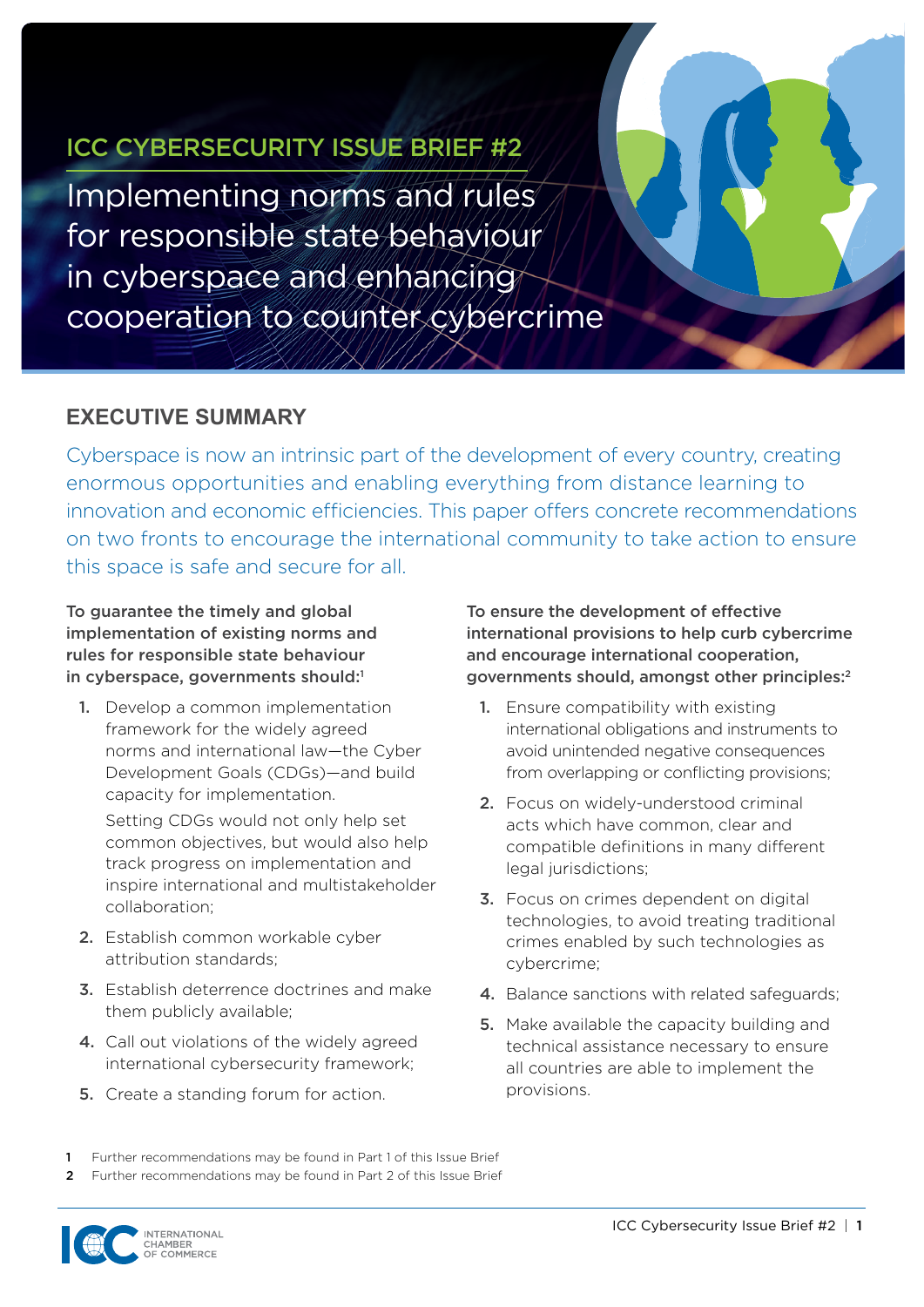# INTRODUCTION

Given the destructive consequences of cyberattacks on a global scale, policy agendas are dominated by conversations around safety and security in cyberspace, whether considering the development of new, and the implementation of existing cyber norms and rules, or establishing effective solutions to curb cybercrime. Such dialogues encourage a cohesive global approach to curbing cyberthreats and enhancing global security and stability.

Business considers it imperative for the international community to come together to ensure such conversations inspire concrete action to halt the growing trend of cyberthreats on businesses, communities and governments worldwide.

In December 2021, ICC released its first Cybersecurity Issue Brief3, outlining the costs and risks associated with cyberthreats, drawing

3 ICC Cybersecurity Issue Brief #1: Call for Government [Action on Cybersecurity](https://iccwbo.org/publication/icc-cybersecurity-issue-brief-1/)

attention to the fact that international norms, rules, and agreements exist to help mitigate these risks and curb the growing trend of cyberthreats.

The time has come to move forward with the implementation of many years of diplomatic discussions and negotiations in international and regional fora. ICC, as the world business organisation with a network of more than 45 million companies in over 100 countries, calls on governments to make implementation a priority and take action to control and help reverse the tide of deteriorating cybersecurity and cyber safety conditions.

### This Issue Brief offers concrete recommendations on how to do so, in two major areas:

- i. fostering urgent, large-scale and effective implementation of the widely agreed existing norms and rules for state behaviour in cyberspace, by setting shared Cyber Development Goals; and
- ii. reaching common understanding on international rules on cybercrime and facilitating cooperation.

| <b>Contents</b>                                                                              |     |
|----------------------------------------------------------------------------------------------|-----|
| <b>EXECUTIVE SUMMARY</b>                                                                     |     |
| <b>INTRODUCTION.</b>                                                                         |     |
|                                                                                              |     |
|                                                                                              |     |
|                                                                                              |     |
| Sidebar 2 Voluntary, non-binding norms of responsible behaviour of States aimed at promoting |     |
|                                                                                              |     |
|                                                                                              |     |
|                                                                                              |     |
|                                                                                              | . 8 |
| PART 2 Further development of cybercrime rules and increased international cooperation 9     |     |
|                                                                                              |     |
| Procedural considerations                                                                    |     |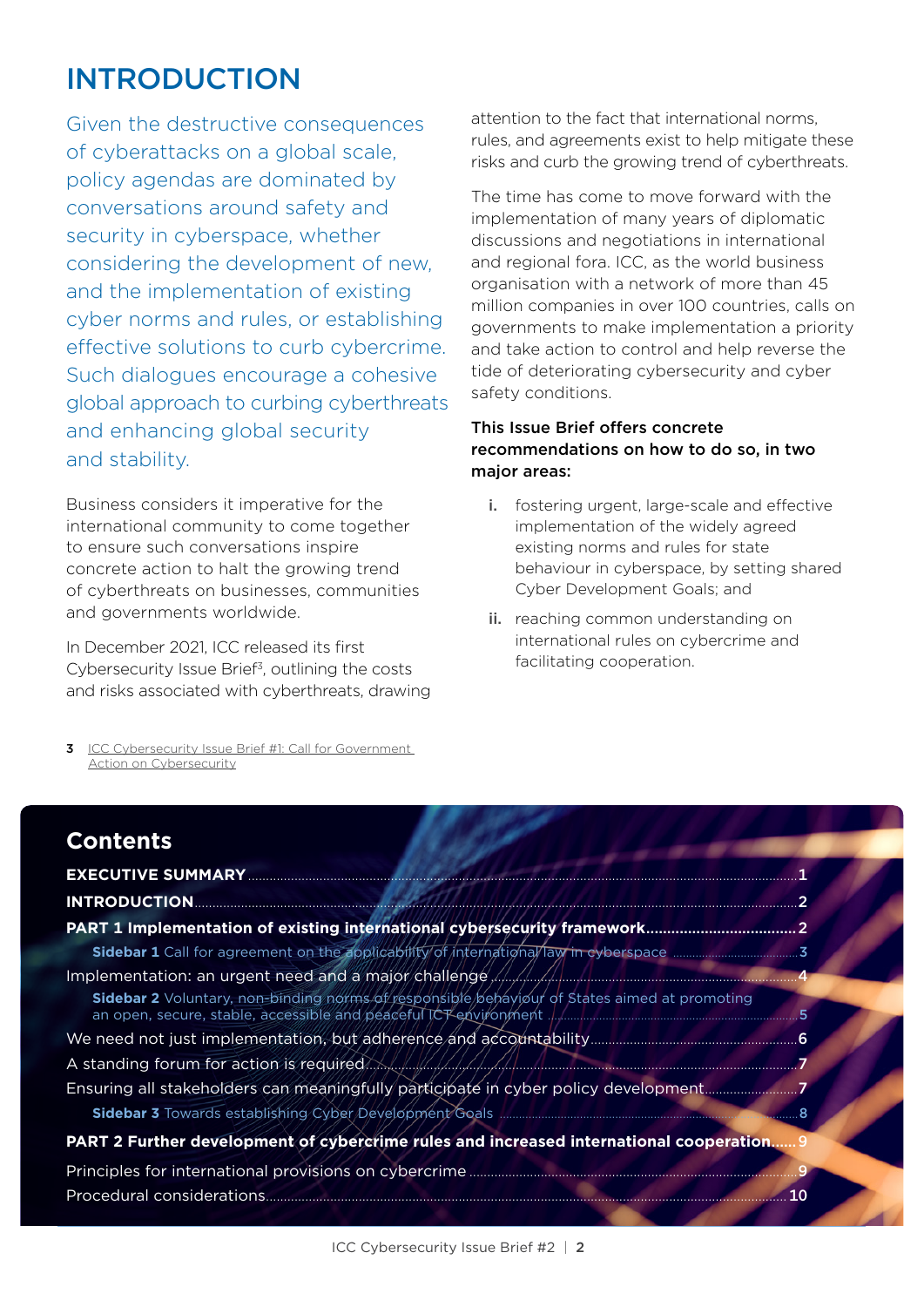## PART 1 IMPLEMENTATION OF THE EXISTING INTERNATIONAL CYBERSECURITY FRAMEWORK

Cybersecurity discussions in international fora have focused on norms, rules, and principles of behaviour, and accompanying confidence-building measures, to guide responsible state behaviour in cyberspace. The agreement on 11 norms for responsible state behaviour in cyberspace, reached through the UN Group of Governmental Experts on information security (GGE) in 2015 was the first step towards a common framework. Since then, the norms were reinforced in several workstreams at the United Nations. The work of the first UN Open Ended Working Group on Developments in the Field of Information and Telecommunications in the Context of International Security (OEWG) culminated in a 2021 report (the OEWG Report) that reaffirmed member states' commitment to the applicability of international law in cyberspace and the 11 GGE norms for state behaviour.<sup>4</sup> The 2021 GGE report also further reiterated this commitment.<sup>5</sup>

The OEWG Report further confirms the view that norms reduce cybersecurity risk and prevent conflict, but also that there is a continuous need for their development. In addition, the OEWG Report has recommended that, on a voluntary basis, states survey their current national efforts to implement such norms and share identified good practices to inform the further development of cyber norms.

## Call for agreement on the applicability of international law in cyberspace

While (with few exceptions such as the Budapest Convention on Cybercrime) international law today does not have specific rules for regulating cyberspace, most states and international organisations (for example the G20<sup>1</sup>, the European Union<sup>2</sup>, ASEAN<sup>3</sup>, and the OAS<sup>4</sup>) have affirmed that existing international law, and especially the UN Charter in its entirety, applies to the use ICTs by states.

The question today remains not *if* international law applies in cyberspace, but *how*.

The private sector relies on a secure, stable and trustworthy policy and regulatory environment to foster opportunity, spur innovation, and create value for communities. A common interpretation of existing international law is necessary to ensure legal certainty and the predictability of state behaviour, that informs investment decisions by the private sector.

Therefore, we encourage all states to (continue to) provide their national views on international law and share information on their national practices.

- 3 See the [ASEAN-United States Leaders' Statement on Cybersecurity Cooperation,](https://asean.usmission.gov/asean-united-states-leaders-statement-on-cybersecurity-cooperation/) 2018
- See the OAS report on [International Law and State Cyber Operations](https://www.oas.org/en/sla/iajc/docs/International_Law_and_State_Cyber_Operations_publication.pdf)

Despite this reinforced agreement of the 11 norms by consensus of all UN member-states more than six years ago, implementation of the norms has been very uneven, and with little disclosure by states of what they have implemented and how they observe them.

4 Available at: [https://undocs.org/en/A/75/816.](https://undocs.org/en/A/75/816)

<sup>1</sup> See the [G20 Leaders' Communiqué](https://www.gpfi.org/sites/gpfi/files/documents/G20-Antalya-Leaders-Summit-Communiqu--.pdf), Antalya Summit, 15-16 November 2015

<sup>2</sup> See the [statement](https://eeas.europa.eu/delegations/un-new-york/52894/eu-statement-%E2%80%93-united-nations-1st-committee-thematic-discussion-other-disarmament-measures-and_en) delivered by the EU to the United Nations 1st Committee Thematic Discussion on Other Disarmament Measures and International Security, 2018

<sup>5</sup> Available at: <https://www.un.org/disarmament/group-of-governmental-experts/>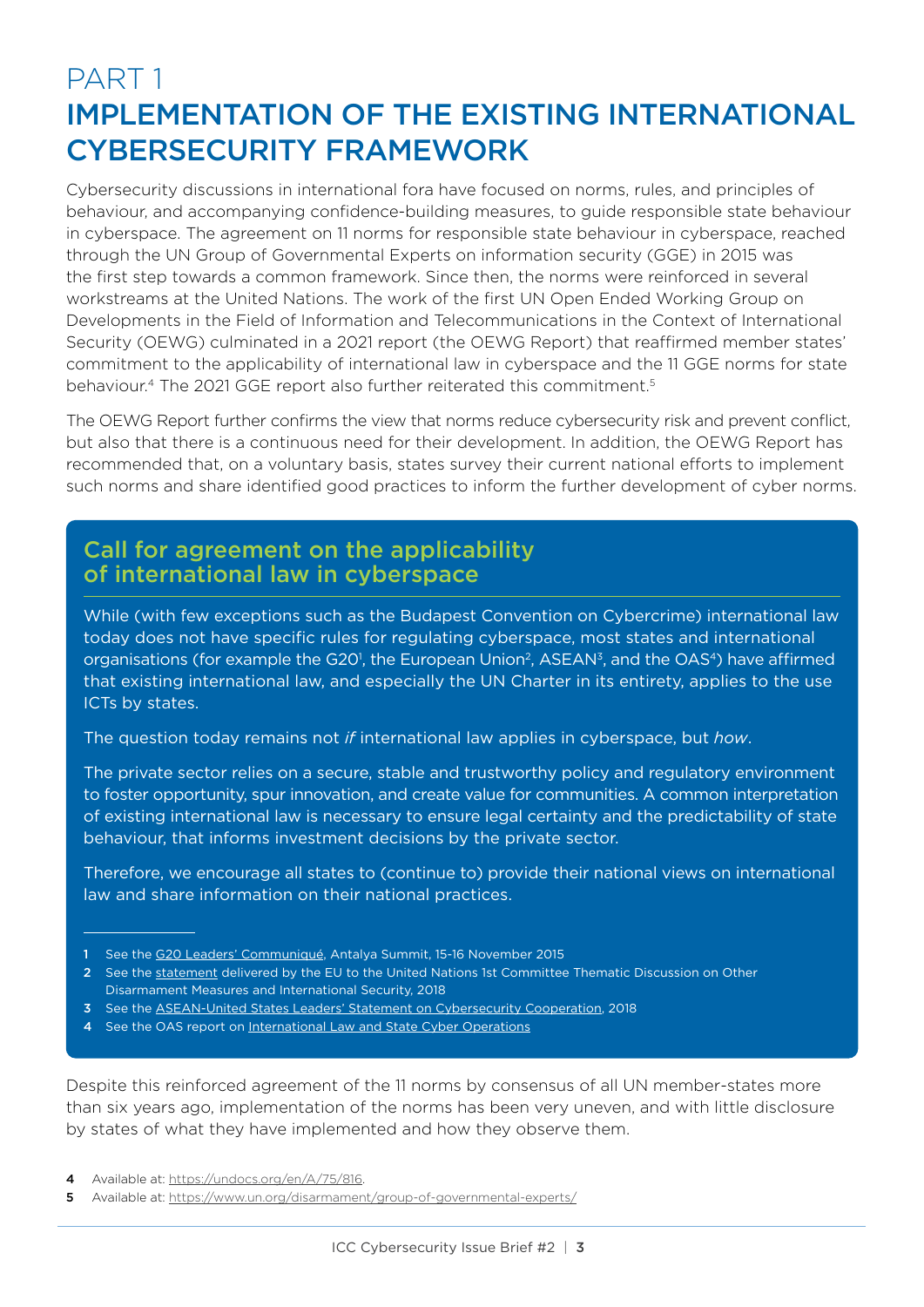The accelerated implementation of agreed norms by all states is urgently needed, to effectively prevent bad actors—whether states, their proxies, or third parties—from continuing to operate from states where they retain the freedom to do so without negative consequences.

The most striking obstacles to a more rapid and effective implementation of norms are:

- 1. **a lack of capacity** in several dimensions, including legislative and financial, to implement norms as well as accountability measures associated with them, and
- 2. the lack of **political will** to prioritise addressing global cybersecurity threats through collective action leveraging the norms and their implementation. This could be further addressed through the:
	- a. development of a common implementation framework for the agreed norms and international law—such as the CDGs;
	- **b.** establishment of common workable cyber attribution standards;
	- c. establishment and publication of deterrence doctrines;
	- d. calling out violations of the international cybersecurity framework; and
	- e. creation of a standing forum for action.

At the end of 2021, a new OEWG with a five-year mandate has begun elaborating on these topics, building on the previous agreements reached.<sup>6</sup> While early in the process, we hope that states will strengthen existing agreements, support each other through capacity building, and elaborate new rules that would plug the existing gaps in the global cybersecurity framework. To address the above-mentioned obstacles, ICC recommends that the OEWG supports a multi-step process.

- 1. Firstly, the OEWG must prioritise conversation on a recognised minimum technical, legal and policy framework at the national level necessary to support the implementation of cyber norms globally.
- 2. After such a framework is agreed, more resource and support will be needed to assist states in reaching this minimum level. This implementation process should be supported by increased transparency by governmentsin their implementation progress, and meaningful consultations with non-governmental stakeholders on cyber norms and policy by the OWEG and any other multi-national initiatives. A mapping of existing initiatives and organisations that help build state capacity (at local, regional and global scale) would be a helpful tool to lend support, inspire action and help avoid duplication.
- 3. Following implementation of such norms, an accountability regime sould be devised.

### Implementation: an urgent need and a major challenge

At the present time there is no agreement on what technical, legal and policy frameworks each country should have as prerequisites to be able to implement the norms agreed at the regional or international level. For example, recent data suggests that only 118 of 192 UN member-states have a Computer Security Incident Response Team (CSIRT) or Computer Emergency Response Team (CERT).<sup>7</sup> These are key organisations, at the front line of seeing and responding to threats in real-time and bringing together public and private sector stakeholders to cooperate to detect and respond to cybersecurity incidents and identify the perpetrators so they can be addressed through judicial cooperation frameworks. CERTs/CSIRTs are also the drivers of international cooperation and trust building on cybersecurity matters, routinely working with their counterparts in other countries and regions to find the source of an incident and address it effectively.

- 6 <https://meetings.unoda.org/meeting/oewg-ict-2021/>
- 7 [https://www.itu.int/en/ITU-D/Cybersecurity/Pages/national-CIRT.aspx](https://eur01.safelinks.protection.outlook.com/?url=https%3A%2F%2Fwww.unodc.org%2Funodc%2Fen%2Fcybercrime%2Fad_hoc_committee%2Fhome&data=04%7C01%7Cjeff.dombrowski%40iccwbo.org%7C3922781f16b64c1a1eb408da08ea91b3%7Cc541a3c6520b49ce82202228ac7c3626%7C0%7C0%7C637832100813576645%7CUnknown%7CTWFpbGZsb3d8eyJWIjoiMC4wLjAwMDAiLCJQIjoiV2luMzIiLCJBTiI6Ik1haWwiLCJXVCI6Mn0%3D%7C3000&sdata=JCB855YJX3%2BeV%2B1ebjfia4QFrBoQNiTDRVqgf7uIli0%3D&reserved=0)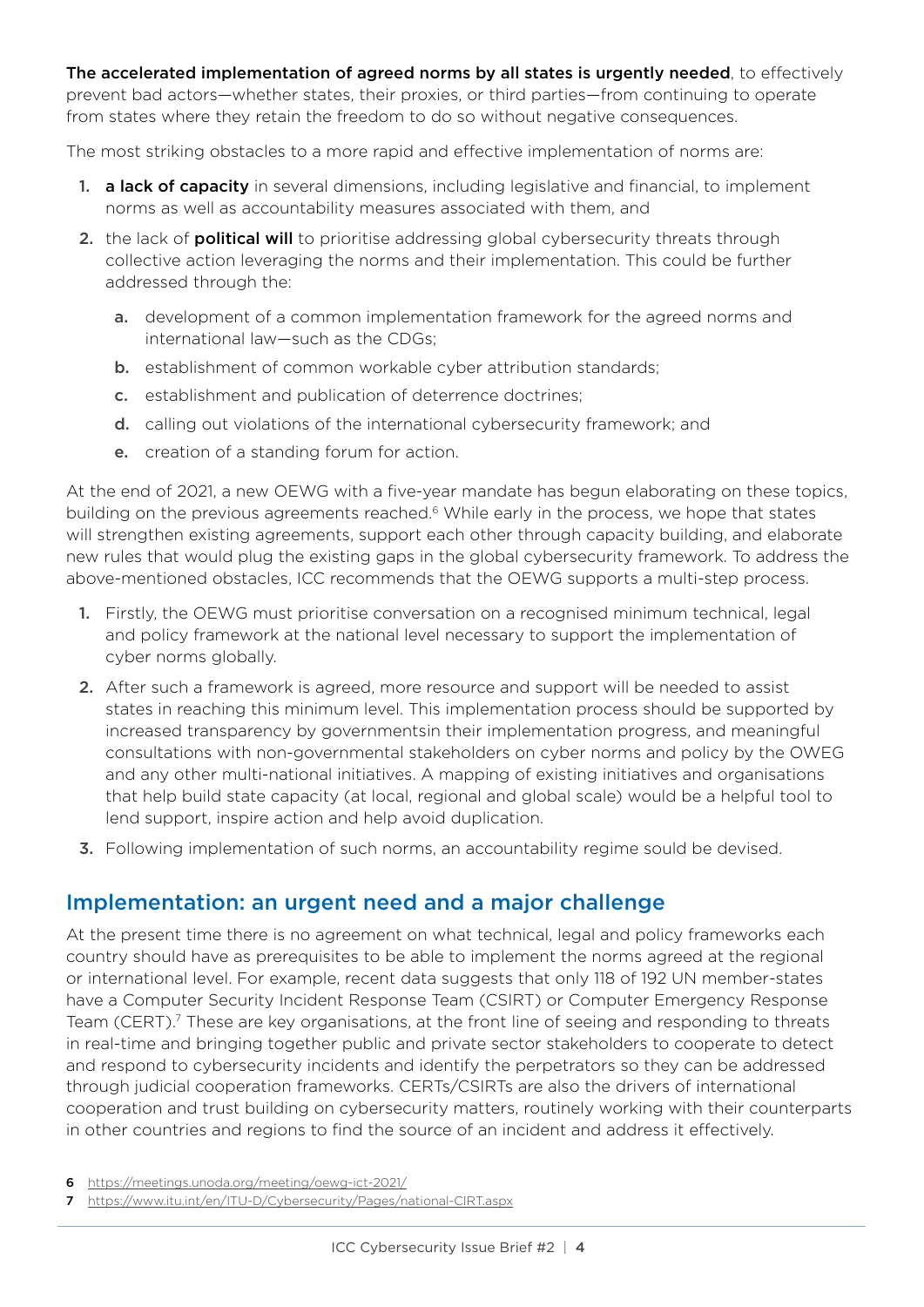Given the OEWG's mandate to facilitate the implementation of the existing cybersecurity framework, it is the primary forum for the development of **a common implementation framework** for the agreed norms and international law. On the model of the Sustainable Development Goals, these could be thought of as the "Cyber Development Goals" (CDGs) that would define the necessary technical, legal and policy framework and capacities needed for implementation and inspire collective action. Framing this implementation framework as the CDGs would help rally the international community behind shared objectives, set measurable indicators to track progress and inspire multistakeholder collaboration from the grassroots to the international level. International cooperation, enabled by such a minimum framework, would also considerably enhance online trust, including the trust of individuals, businesses and governments.

### Voluntary, non-binding norms of responsible behaviour of states aimed at promoting an open, secure, stable, accessible and peaceful ICT environment<sup>1</sup>

#### States should

- **>** cooperate to increase stability and security in the use of ICTs and to prevent harmful practices;
- **>** consider all relevant information in case of ICT incidents;
- **>** exchange information to assist each other, and to prosecute terrorist and criminal use of ICTs;
- **>** respect human rights on the internet and the right to privacy in the digital age;
- **>** take appropriate measures to protect their critical infrastructure;
- **>** respond to appropriate requests for assistance by other states whose critical infrastructure is subject to malicious ICT acts;
- **>** ensure the integrity of the supply chain and prevent the proliferation of malicious ICT and the use of harmful hidden functions;
- **>** encourage responsible reporting of ICT vulnerabilities and should share remedies to these.

#### States should not

- **>** knowingly allow their territory to be used for internationally wrongful acts using ICTs;
- **>** conduct or knowingly support ICT activity that intentionally damages critical infrastructure or otherwise impairs the use and operation of critical infrastructure to provide services to the public;
- **>** conduct or knowingly support activity to harm the information systems of another state's emergency response teams (CERT/CSIRTS) and should not use their own teams for malicious international activity.

Report of the Group of Governmental Experts on Developments in the Field of Information and Telecommunications [in the Context of International Security \(2015\)](https://documents-dds-ny.un.org/doc/UNDOC/GEN/N15/228/35/PDF/N1522835.pdf?OpenElement)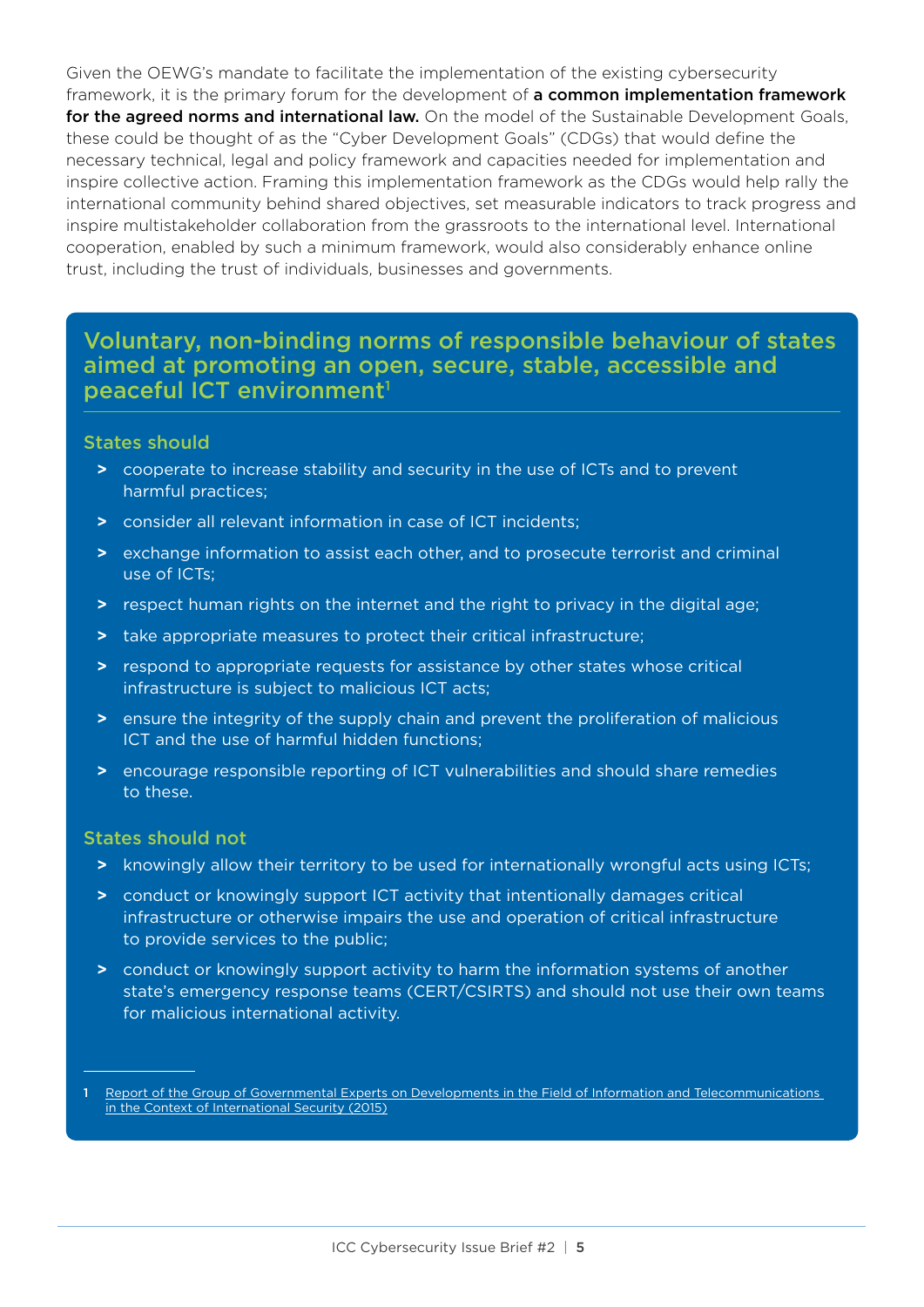There is also a lack of clarity of the extent to which existing norms have been implemented. This is why ICC welcomed the efforts by Canada, Mexico, Australia and others to propose a national survey of implementation of United Nations General Assembly Resolution 70/237.8 Systematic responses to such a survey would enable all stakeholders to have a clear view of what remains to be done to implement the norms in all states, which would in turn allow the development of targeted capacity building programs to address any challenges to implementation or gaps in capacity. Furthermore, the survey could also serve as a vehicle to collect information on existing capacity building initiatives and organisations. We strongly encourage all states to support and make use of this proposed survey mechanism as part of their response to the General Assembly's invitation to member states to continue to inform the UN Secretary-General of their national views and assessments on the implementation of norms and international law.

Finally, more resources are needed—and needed urgently—to address the deep shortages in capacity. We welcome the establishment of the Cybersecurity Multi-Donor Trust Fund at the World Bank, and we encourage states to pool resources in initiatives like the Global Forum for Cyber Expertise alongside industry.

Cyberspace is an intrinsic part of the development of every country, creating enormous opportunities and enabling everything from distance learning to innovation and economic efficiencies. Because it is genuinely globally interconnected, everyone is only as secure as the weakest link. It is in the interests of all states to increase the cybersecurity preparedness of all relevant stakeholders. When it comes to improving global cybersecurity, we are all in it together.

### We need not just implementation, but adherence and accountability

Beyond the implementation of agreed cyber norms, in order for the international cybersecurity framework to be effective, there should also be accountability for actors that do not adhere to them. That is essential to deter bad actors of all kinds. To enable this, we urge states to:

- **>** Establish common workable cyber attribution standards. There needs to be a common understanding of the technical and legal standards for attributing internationally wrongful cyber acts to states<sup>9</sup>. We encourage states to invest in capacity building in this space, to support multistakeholder collaboration for agreement in common definitions, and to publish what standards they use so all states can compare and contrast different approaches as they evolve their own. While we recognise all states may not accept one common definition, increased transparency on what each state's policies are will benefit all stakeholders and allow like-minded states to work together in greater numbers over time. This would also create greater legal certainty for states and the private sector alike, and would likely decrease the risk-reward trade-off, and allow for further, and broader ranging collaboration. Further work is needed to agree an attribution framework that is widely acceptable to both state and non-governmental stakeholders. ICC stands ready to be a part of such a multistakeholder initiative.
- **>** Establish—and make publicly available—deterrence doctrines. Clear doctrines of measured consequences for cyberattacks in violation of international agreements will help deter further belligerence, as well as provide necessary clarity about what responses can be expected, which should decrease the likelihood of tensions escalating as a result.

<sup>8</sup> [https://www.internationalcybertech.gov.au/sites/default/files/2020-12/joint-oewg-proposal-survey-of-national](https://www.internationalcybertech.gov.au/sites/default/files/2020-12/joint-oewg-proposal-survey-of-national-implementation-april-2020.pdf)[implementation-april-2020.pdf](https://www.internationalcybertech.gov.au/sites/default/files/2020-12/joint-oewg-proposal-survey-of-national-implementation-april-2020.pdf)

<sup>9</sup> See also topical analysis available here :<https://digital-commons.usnwc.edu/ils/vol97/iss1/43/>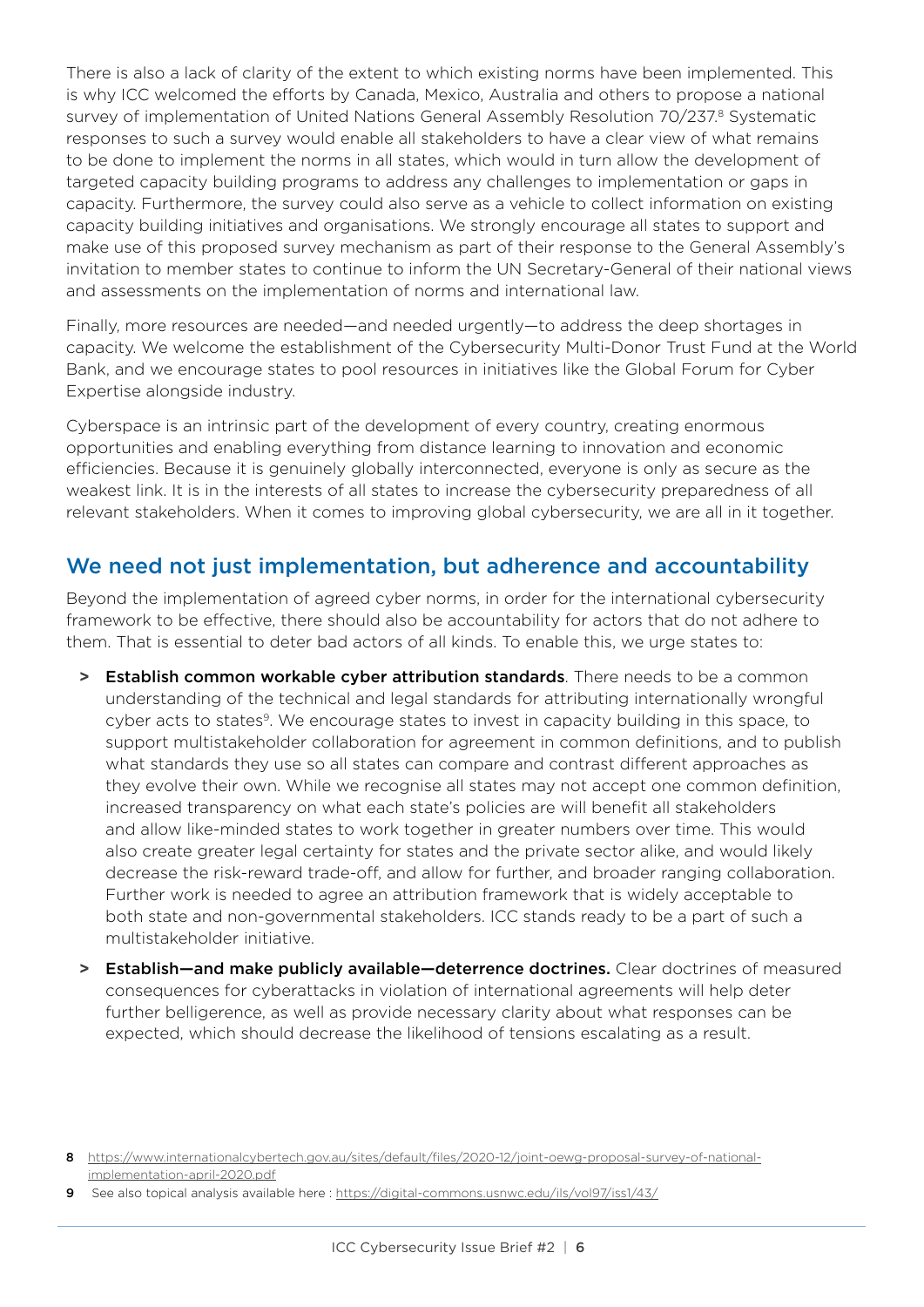**>** Call out violations of the international cybersecurity framework. The attribution of a cyberattack to a state that is in violation of international norms or law could include an explicit and direct articulation of which norm/law was transgressed and how. Where reasonable, greater transparency in the underlying information used to draw conclusions will lend greater credibility to any attribution and will further strengthen the recognition of norms while impact the reputation of states through an establishment of an impartial and fact-based country index published annually.

Furthermore, we encourage states to continue discussions and collaboration on possible future norms to address gaps as they emerge with the rapid development of the cybersecurity landscapes, for example to address the issue of cyber mercenaries, or supply chain attacks, among others.

### A standing forum for action is required

While progress has been made by states at the international level, it has to be acknowledged that cyberspace is growing increasingly insecure (for further information on this, please refer to the first ICC Cybersecurity Issue Brief<sup>10</sup>). More needs to be done both on implementation and on accountability. To date, the response of the UN has been to convene working groups with a set mandate and a specific timeline to deliver work, with that work adopted by the General Assembly—but without a process for monitoring implementation.

Industry believes that the time has come to create a standing process that can deliver results in an ongoing basis, founded in a political commitment by states at a high level, with a programme of work that can evolve to address new issues as required and which can better monitor implementation of what has been agreed. The Cyber Programme of Action (PoA) proposed by more than 50 states in 2020<sup>11</sup> has real promise to deliver such a process. ICC stands ready to work with interested states to develop the concept and supports its establishment in the near future.

### Ensuring all stakeholders can meaningfully participate in cyber policy development

ICC has previously recognised that, because the private sector has a significant role in the development and maintenance of technology, states have a responsibility and an obligation to ensure stakeholders are integrally part of all discussions of norms and their implementation, as states alone cannot effectively implement them without the rest of society. While making the ultimate decisions is the prerogative of member states, businesses and all other non-governmental stakeholders must be a meaningful part of formal and informal processes and negotiations at the OEWG and all other UN-convened processes on the topic.

<sup>10</sup> [ICC Cybersecurity Issue Brief #1: Call for Government Action on Cybersecurity](https://iccwbo.org/publication/icc-cybersecurity-issue-brief-1/)

<sup>11</sup> <https://front.un-arm.org/wp-content/uploads/2020/10/joint-contribution-poa-future-of-cyber-discussions-at-un-10-08-2020.pdf>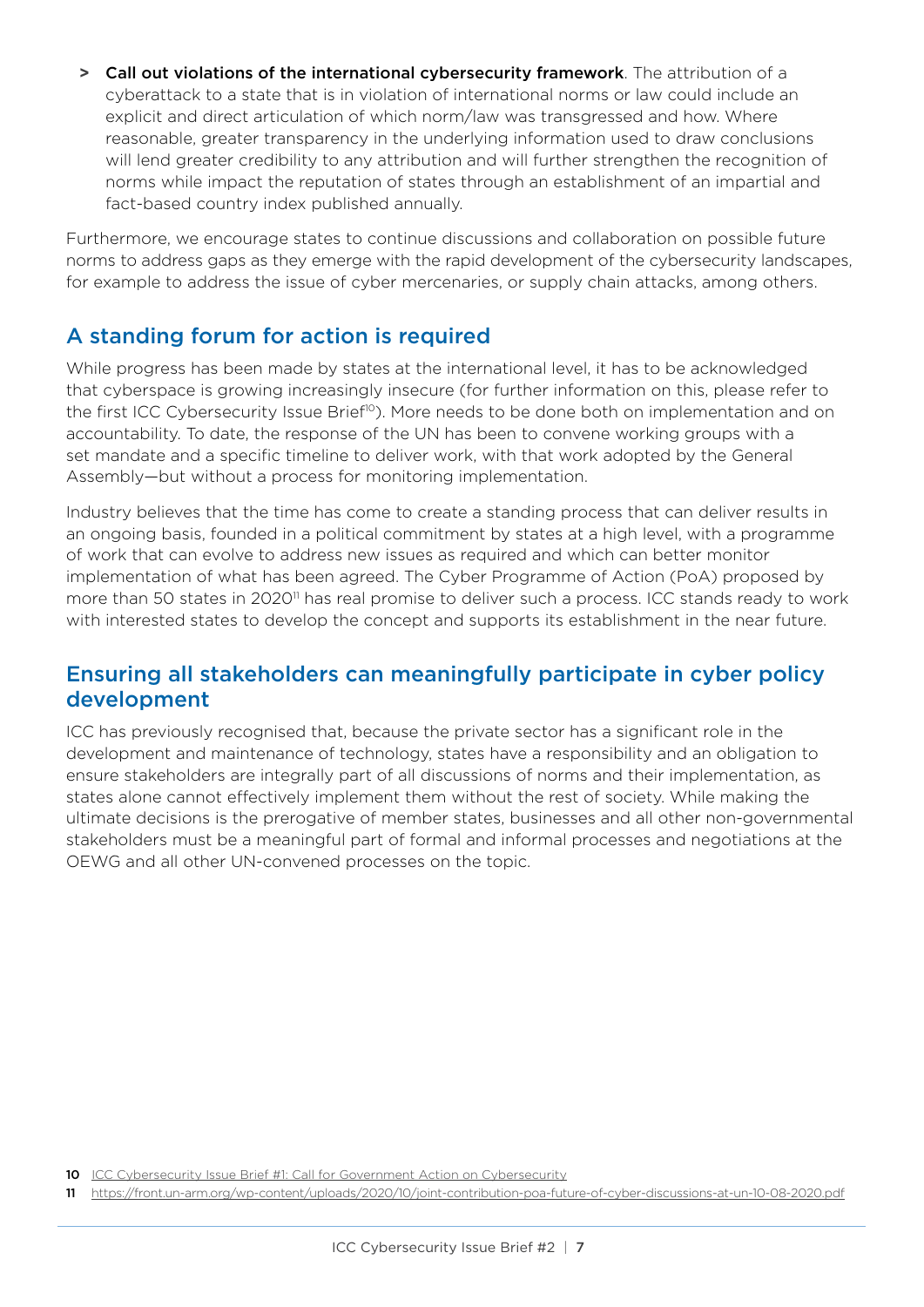### Towards establishing Cyber Development Goals

To facilitate the implementation of the existing cybersecurity acquis (agreed norms and international law), a common implementation framework is needed. On the model of the Sustainable Development Goals, these could be thought of as the "Cyber Development Goals" (CDGs) that would define the necessary technical, legal and policy framework and capacities needed for implementation and inspire collective action. CDGs could include goals such as, but not limited to:

- 1. Develop and keep up to date national cyber security strategies<sup>1</sup>
- 2. Establish a Computer Security Incident Response Team (CSIRT) or Computer Emergency Response Team (CERT).<sup>2</sup> These would also facilitate cooperation mechanisms between public and private sector stakeholders to detect and respond to cybersecurity incidents, incident reporting and responsible and coordinated vulnerability management, as well as international cooperation and trust building on cybersecurity matters
- **3.** Foster enabling environments to combat cybercrime and for cyber capacity building<sup>3</sup>
- 4. Put in place appropriate legal frameworks to support institutional capacities to combat cybercrime.
- 5. Raise awareness and build capacity of end-users<sup>4</sup>
- 6. Establish and publish cyber attribution standards
- 7. Develop—and make publicly available—cyber deterrence doctrines

CDGs would primarily be a common capacity building instrument at the nation state level and would depend on states' commitment to systematically track and report the implementation of United Nations General Assembly Resolution 70/237. This would bring clarity to what remains to be done to implement the norms in all states and allow the development of targeted capacity building programs to address any challenges to implementation or gaps in capacity.

- 2 See for example the FIRST [CSIRT Services Framework](https://www.first.org/standards/frameworks/csirts/csirt_services_framework_v2.1) or the Carnegie Mellon University [CERT Division](https://sei.cmu.edu/about/divisions/cert/index.cfm)
- 3 See for example the World Bank toolkit for [Combatting Cybercrime](https://www.combattingcybercrime.org/) and the Oxford [Global Cyber Security Capacity Centre](https://gcscc.ox.ac.uk/the-cmm)
- 4 See for example the US Cybersecurity and Infrastructure Security Agency's [Cybersecurity Awareness Programme](https://www.cisa.gov/cisa-cybersecurity-awareness-program)

See for example the [ITU guide to develop national cyber security strategies](https://www.itu.int/en/ITU-D/Cybersecurity/Pages/cybersecurity-national-strategies.aspx)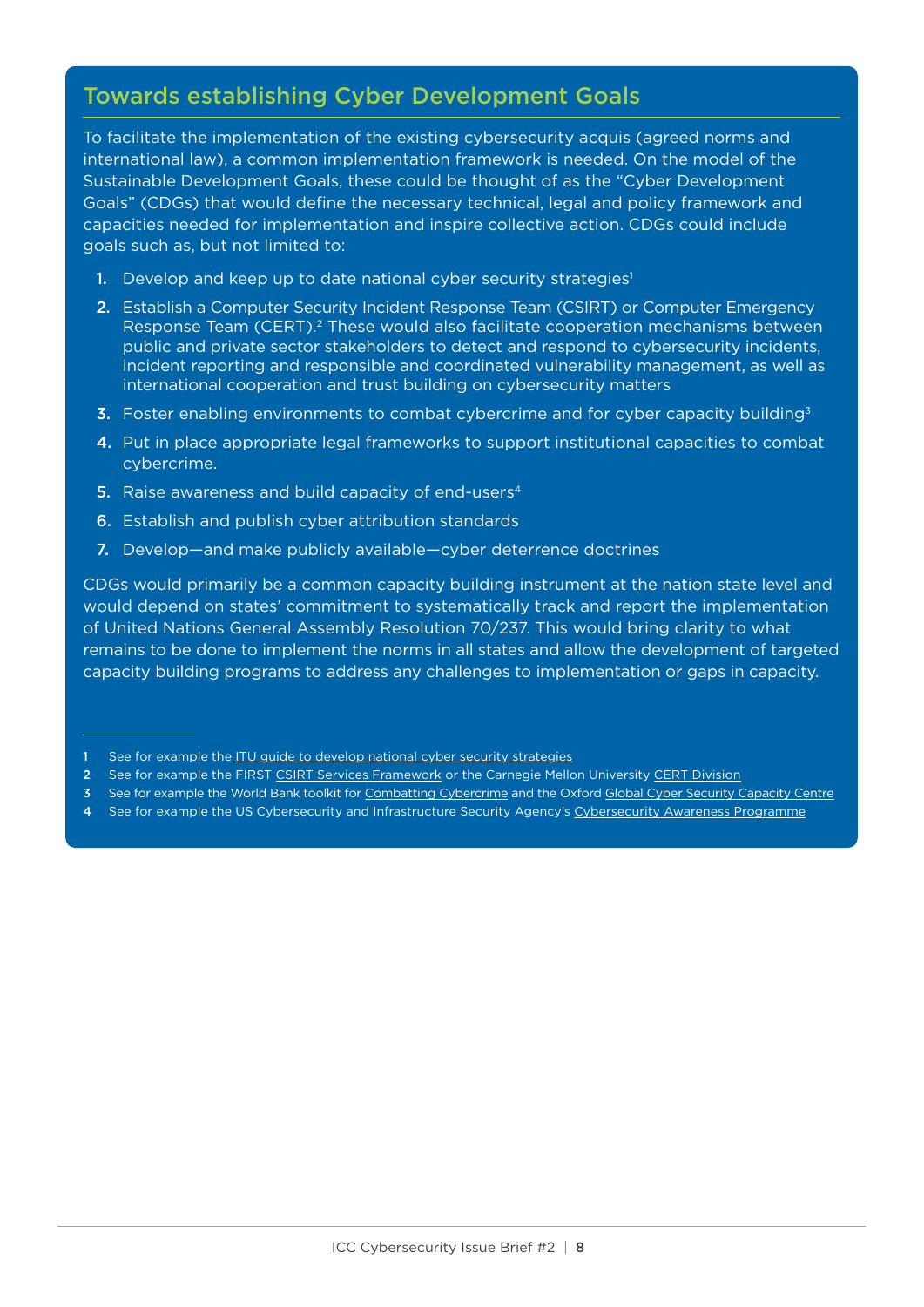## PART 2 FURTHER DEVELOPMENT OF CYBERCRIME RULES AND INCREASED INTERNATIONAL COOPERATION

Global business is, and has consistently been, a strong supporter of more effective measures to combat cybercrime. Given the rapidly increasing growth of transnational online crime, we welcome the increasing efforts of the international community to address this.

Currently, the two most significant instruments to facilitate collaboration on cybercrime and electronic evidence are mutual legal assistance treaties (MLATs) and the Council of Europe Convention on Cybercrime (Budapest Convention) and its additional protocols.

- **>** MLATs12 are an essential piece of national legal infrastructure, providing the legal basis that allows countries to cooperate on transboundary legal issues so that criminal acts can be stopped and those responsible brought to justice. However, far too few MLATs are up-todate and as many are bilateral, there are many gaps in global coverage. Additionally, in order for MLATs to be effective, there must be harmonisation of the relevant criminal offenses in both jurisdictions to allow for any extradition provisions.
- **>** The Budapest Convention, a criminal justice treaty developed by the Council of Europe and opened for signatures in 2001 is, to date, the most relevant international agreement on cybercrime and electronic evidence. It aims to provide states with (i) the criminalisation of a list of attacks against and by means of computers; (ii) procedural law tools to make the investigation of cybercrime and the securing of electronic evidence in relation to any crime more effective and subject to rule of law safeguards; and (iii) international police and judicial cooperation on cybercrime and e-evidence. It is complemented by two additional protocols, one concerning the criminalisation of acts of a racist and xenophobic nature committed through computer systems that entered into force in 2006 and one on enhanced co-operation and disclosure of electronic evidence, developed with the support of business and expected to be opened for signatures in May 2022.

Against this backdrop, UN member states are preparing to negotiate a draft of a new international convention on cybercrime, based on UNGA Resolution 75/282 that established an Ad Hoc Committee to Elaborate a Comprehensive International Convention on Countering the Use of Information and Communications Technologies for Criminal Purposes (AHC)13, with the aim of presenting a draft convention to the UNGA at its 78th session, which will begin in September 2023.

### Principles for international provisions on cybercrime

While it is very early in the process, we believe the following principles should underpin the work of the AHC to ensure the outcome has the most practical benefit:

1. The Budapest Convention, and its additional Protocols, should be the starting place for the negotiations to ensure compatibility with existing international obligations and to avoid unintentional negative consequences from overlapping or conflicting provisions. This would also allow negotiators to leverage the state of the art in international legal provisions, and the experience and expertise of the negotiators who concluded their work so recently.

13 Ad Hoc Committee - Home (unodc.org)

<sup>12</sup> The International Chamber of Commerce has highlighted the importance of MLATs for some time; our recommendations on the subject may be found in our Policy Statement, available here: [https://cms.iccwbo.org/content/uploads/sites/3/2016/10/ICC](https://cms.iccwbo.org/content/uploads/sites/3/2016/10/ICC-policy-statement-on-Using-Mutual-Legal-Assistance-Treaties-MLATs-To-Improve-Cross-Border-Lawful-Intercept-Procedures.pdf)[policy-statement-on-Using-Mutual-Legal-Assistance-Treaties-MLATs-To-Improve-Cross-Border-Lawful-Intercept-Procedures.pdf](https://cms.iccwbo.org/content/uploads/sites/3/2016/10/ICC-policy-statement-on-Using-Mutual-Legal-Assistance-Treaties-MLATs-To-Improve-Cross-Border-Lawful-Intercept-Procedures.pdf)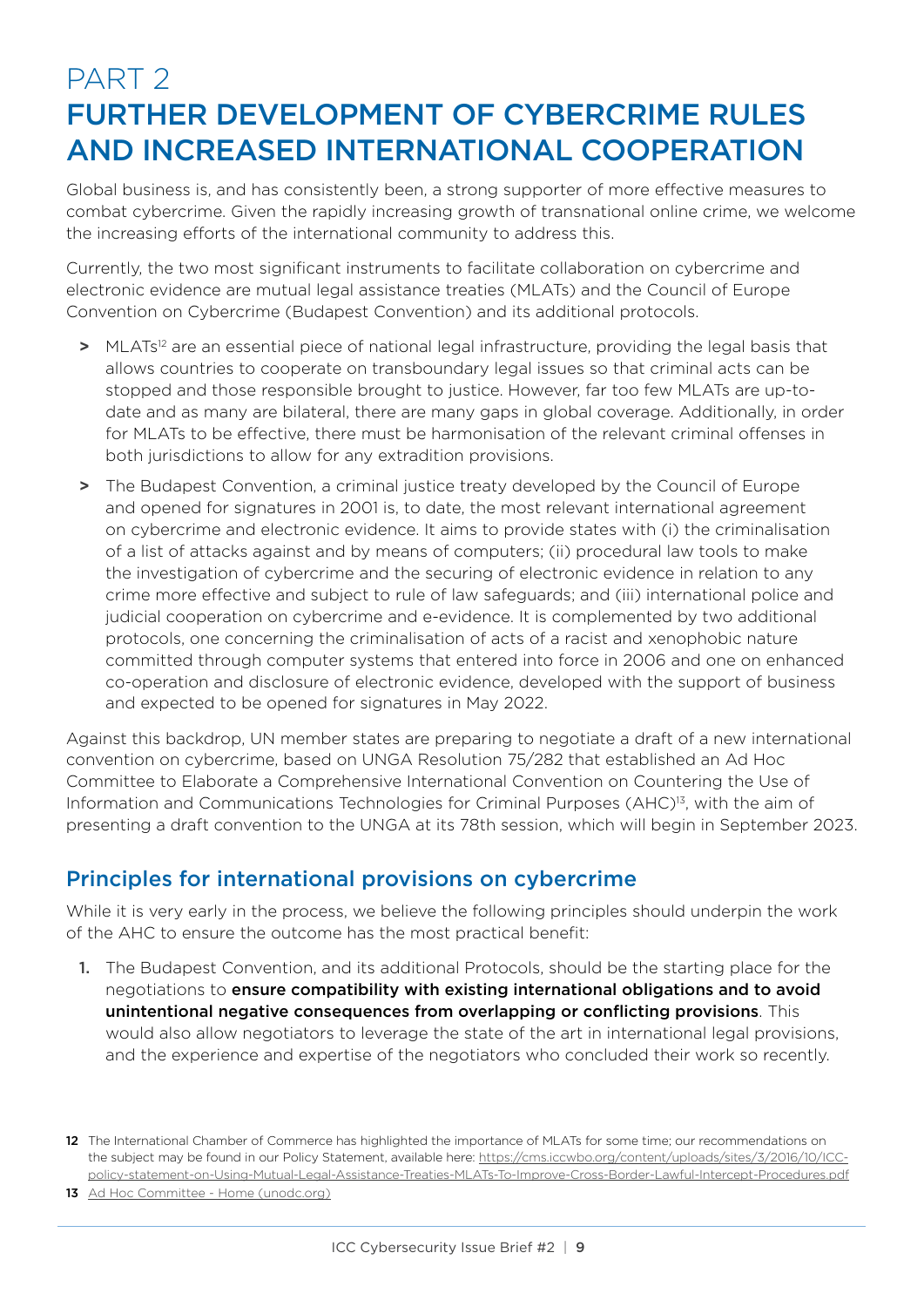- 2. The scope of the agreement's measures should focus on widely-understood criminal acts which have common, clear and compatible, definitions in many different legal **jurisdictions**. This is fundamental as many elements of cross-border crime cooperation are greatly limited or rendered ineffective if the acts aren't similarly understood in all concerned jurisdictions. A convention on cybercrime should not include offences like terrorism, corruption, or trafficking simply because the incident leverages technology; these are dealt with by other international instruments.
- 3. Careful attention must be paid to the definition of cybercrime.

A traditional crime should not be treated as cybercrime, merely owing to the fact that a computer or other digital tools were involved in its planning or execution. These types of crimes can generally be covered by other statutes and should only be included where the scale, scope, or speed of the offense is significantly increased by the use of the Internet, and where the definitions are commonly understood, for example as it relates to child sexual exploitation.

The definition of cybercrime should not include content-related crimes, especially where there is dispute around the protection of human rights and fundamental freedoms. ICC urges that any new definition of cybercrime shall not allow for misinterpretation that might lead to content control or infringement upon fundamental rights such as freedom of speech.

Novel cyber technologies and criminal activities, such as intentionally developing, spreading and using malicious codes as cyber offensive tools or weapons to attack government systems, critical infrastructures or ICT supply chains are important to consider. ICC encourages the AHC to investigate how to reduce the proliferation of offensive cyber capabilities and tools, like the evolving criminal Access-as-a-Service (AaaS) ecosystem, and the broader marketplace that provides various tools and methods to ultimately enable cyber-attacks for profit, without unintended negative consequences such as criminalising the activities of "white hats" who develop such tools in order to help others defend against attacks that use them.

- 4. Sanctions must be accompanied with robust safeguards including independent judicial review, sanctions imposed independently of investigatory processes, and fully supportive of the international acquis of human rights law and norms. This is essential to reduce the potential for unintended negative consequences when measures are transposed into national law.
- 5. The negotiations should ensure that the capacity building and technical assistance necessary for all states to effectively implement the provisions will be available. Many developing countries will require considerable assistance to implement the legal and practical frameworks integral to successful implementation of the agreement on cybercrime. The negotiations should ensure that this dimension is an integral part of the negotiations and the outcome.

### Procedural considerations

As the AHC negotiates a new convention on cybercrime, we offer the following procedural recommendations for consideration:

1. The process must integrate non-state actors throughout all aspects of the negotiations. The very nature of the objective requires non-governmental voices at the table—from criminal law and human rights experts to civil society advocates to the private sector and academia. All aspects of the negotiations should facilitate their involvement from access to meetings to access to documents, both formal and informal. All relevant stakeholders should be empowered to provide written proposals to the consultation, in a systematic manner.